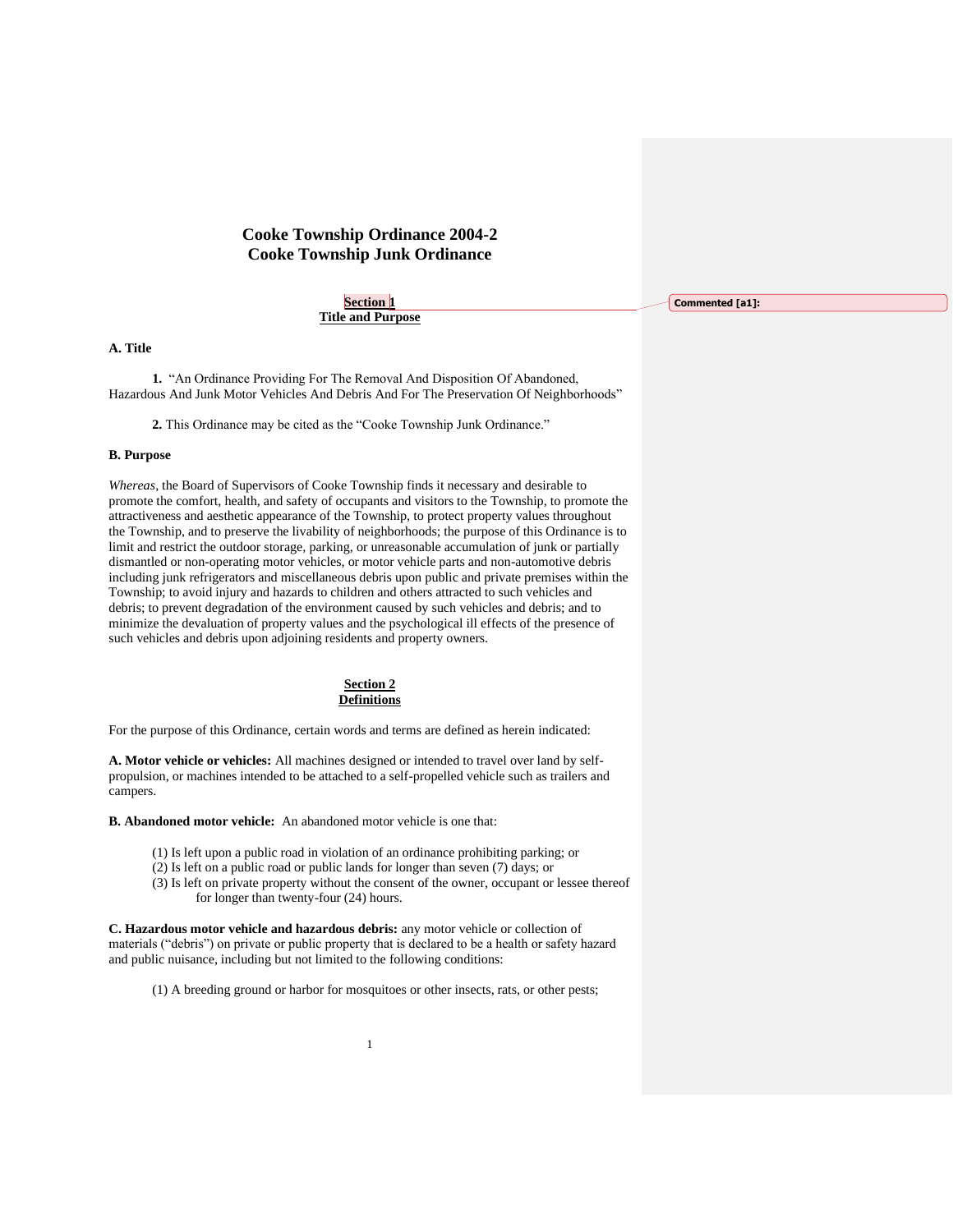- (2) A point of weed growth and/or other vegetation over 12 inches in height;
- (3) A point of collection for pools or ponds of water;
- (4) A point of concentration of gasoline, oil or other flammable or explosive materials;
- (5) So located that there is a danger of the vehicle or debris falling or turning over;
- (6) A place in which debris, bottles or other solid waste, food waste, animal waste, or any other rotten or putrescent matter of any kind is discarded;
- (7) A source of danger for children through entrapment in areas of confinement that cannot be opened from the inside or from exposed surfaces of metal, glass or other rigid materials; or
- (8) Any other vehicle or collection of materials specifically declared a health and safety hazard and a public nuisance by the Cooke Township Board of Supervisors.

**D. Junk motor vehicle:** in determining whether a vehicle constitutes a junk motor vehicle, the Township Codes Enforcement Officer, Supervisor, or other designated person shall take into consideration, but not be limited to, the following criteria:

- (1) The vehicle is partially dismantled or wrecked;
- (2) The vehicle cannot be self-propelled or moved in the manner in which it originally was intended to move;
- (3) The vehicle does not display a current license plate and a valid inspection decal;
- (4) Whether the tires, wheels and other essential parts of the vehicle are present for the operation of the vehicle, flat tires, the condition of the exterior or any other specific evidence that would support a finding that the vehicle is junked.

**E. Authorized officials:** The Township Codes Enforcement Officer, Township Supervisor, or other person designated by the Board of Supervisors is authorized to declare that a vehicle or collection of material meets the definitions of this Ordinance.

## **Section 3 Abandoned or Hazardous Vehicle and Hazardous Debris Unlawful**

**A.** It shall be unlawful for the registered owner or person entitled to possession of a motor vehicle, or for the owner, lessee, or occupant of real property, to allow vehicles or debris to remain on the property after they have been declared abandoned or hazardous by an authorized official.

**B.** The owner, lessee, or occupant shall have 30 days after notification by the Board of Supervisors to remedy the situation by removal or remediation of the vehicle or debris.

# **Section 4 Junk Motor Vehicles Regulated**

**A.** It shall be unlawful for the registered owner or person entitled to the possession of a junk motor vehicle, or upon which a junk motor vehicle is located, to leave or allow a junk motor vehicle to remain on the property after the vehicle has been ordered removed.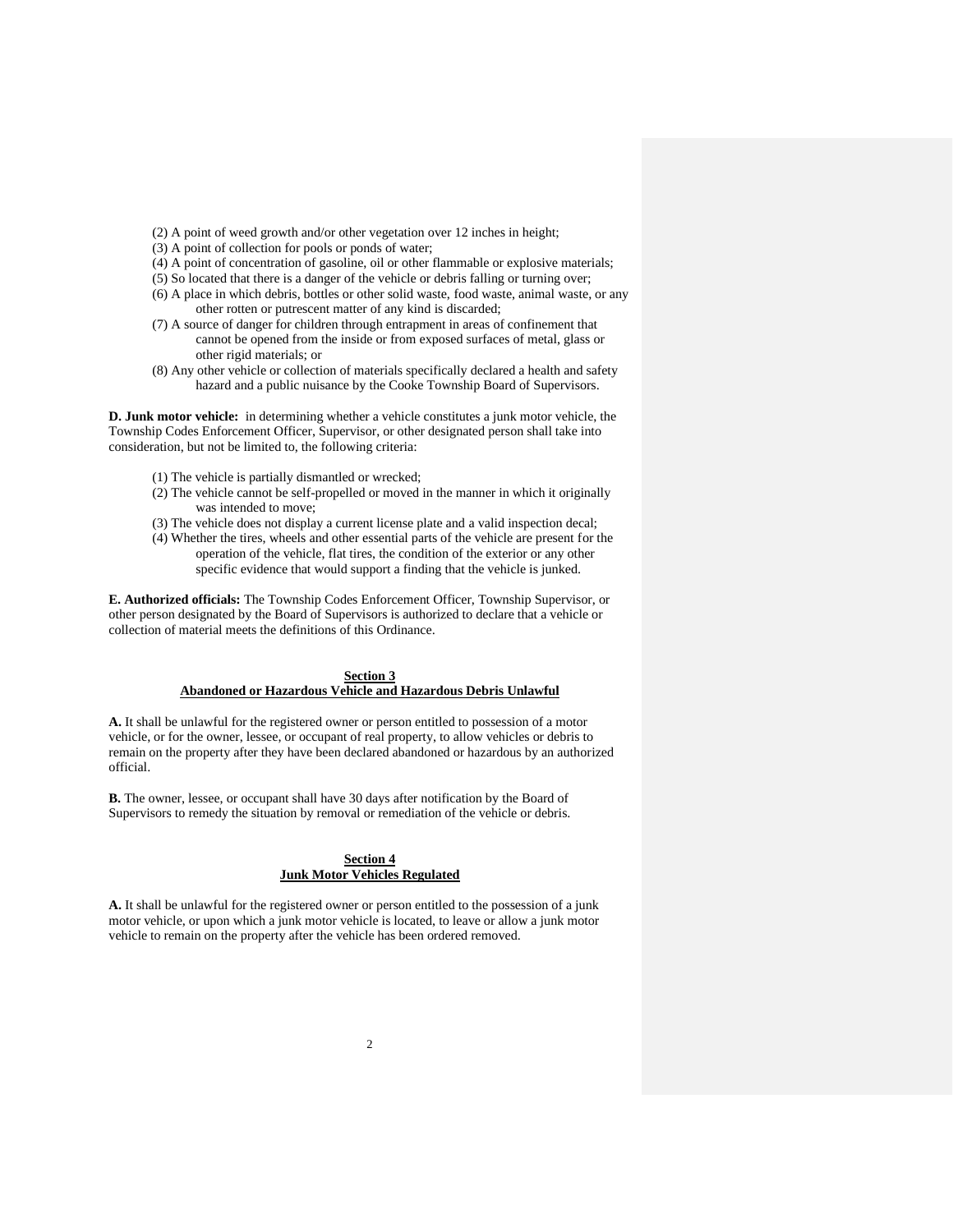#### **Section 5 Exceptions**

**A.** One junk motor vehicle in its entirety can be located outside on private property, if the junk motor vehicle is entirely concealed by fenced enclosures or permanent vegetation or topography that prevents its view from outside the property, or which is covered by a cloth or plastic cover which has been specifically manufactured for the covering of vehicles. The Codes Enforcement Officer, Supervisors, or other designated persons have the authority to determine whether any junk motor vehicle is adequately concealed as required by this section and whether the junk motor vehicle presents a hazard as defined in this Ordinance.

**B.** Nothing in this Ordinance shall apply to any vehicle:

- (1) In a building or other structure that provides a complete enclosure;
- (2) On the premises of a business enterprise being operated in a lawful place and manner if the vehicle is necessary to the lawful operation of the business enterprise. Mere storage or idle standing of a vehicle does not constitute a vehicle necessary to the operation of the business enterprise;
- (3) In an appropriate storage place or depository maintained in a lawful place and manner; or
- (4) On the premises of a farmstead, when necessary for the operation of the farmstead.

# **Section 6 Vehicle Removal Authorized**

**A.** Upon investigation, the Board of Supervisors may order the removal by the Township of an abandoned, hazardous or junk motor vehicle as defined in this Ordinance after finding in writing that the health and aesthetic benefits of removing the vehicle outweigh the burdens imposed on the private property owner. Such findings shall be based on a balancing of the monetary loss of the apparent owner against the corresponding gain to the public.

**B.** An abandoned, hazardous or junk vehicle which is to be removed, shall be towed or removed only after a reasonable effort to give notice to the registered owner or person entitled to possession of the vehicle.

- (1) If the names and mailing addresses of the registered owner or person entitled to the possession of the vehicle, or the owner, lessee, or occupant of the real property upon which the vehicle is located can be ascertained in the exercise of reasonable diligence, the notice shall be given by certified mail.
- (2) If such names and addresses cannot be ascertained or if the vehicle to be removed is an abandoned motor vehicle, notice shall be given by affixing on the windshield or other conspicuous place on the vehicle a notice indicating that the vehicle will be removed by the Township on or after a specified date, unless the vehicle is removed by the owner or legal possessor prior to that time.

**C.** If the registered owner or person entitled to possession does not remove the vehicle but chooses to appeal the determination that the vehicle is abandoned, a hazard or junk, such appeal shall be made to the Board of Supervisors in writing, heard at the next regularly scheduled meeting of the Board, and further proceedings to remove the vehicle shall be stayed until the appeal is heard and decided.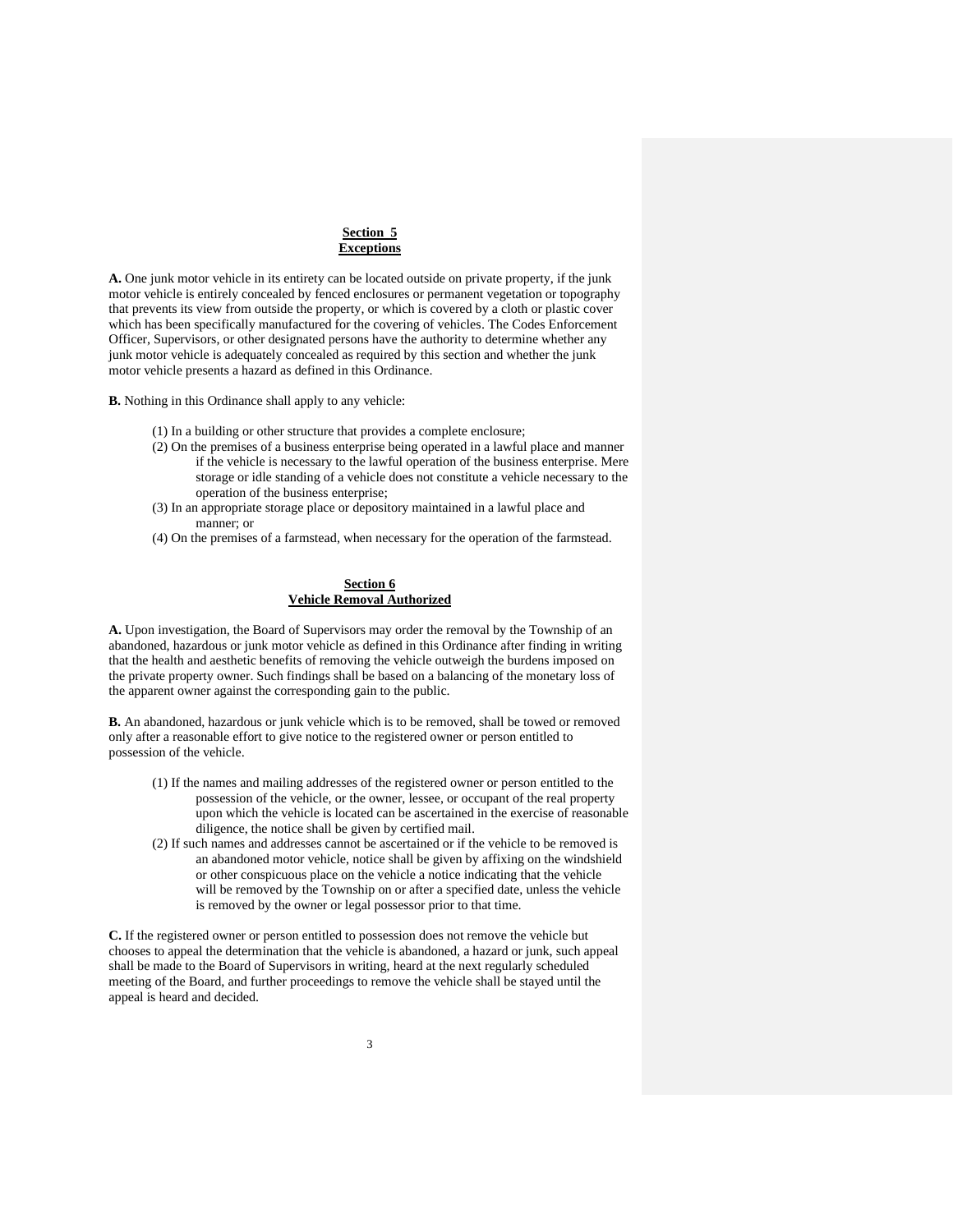**D.** Circumstances justifying removal of vehicle without prior notice: Notwithstanding section **5C** above, for vehicles left on public roads over which Cooke Township has authority or on private right-of-ways, an authorized official may determine that immediate removal of such vehicles is warranted when there is a special need for prompt action to protect and maintain the public health, safety and welfare. By way of illustration and not of limitation, such circumstances include vehicles blocking or obstructing ingress or egress to businesses and residences, vehicles parked in such a location or manner as to pose a traffic hazard, and vehicles causing immediate damage to public or private property.

**E.** Any vehicle which has been ordered removed may, as directed by the Board of Supervisors, be transported to a storage garage or area by a tow truck operator or towing business hired by the Township.

- (1) Whenever such a vehicle is removed, the Township shall immediately notify the last known registered owner of the vehicle; such notice to include the following:
	- (a) The description of the removed vehicle;
	- (b) The location where the vehicle is stored;
	- (c) The violation with which the owner is charged;
	- (d) The procedure the owner must follow to redeem the vehicle.
- (2) Whenever a removed vehicle has no valid registration or registration plates, the Township shall make reasonable efforts, including checking the vehicle identification number, to determine the last known registered owner of the vehicle and to notify him of the information set forth above.
- (3) At any stage in the proceedings, the owner may obtain possession of the removed vehicle by paying the towing fee, including any storage charges. Upon regaining possession of a vehicle, the owner or person entitled to the possession of the vehicle shall not allow or engage in further violations of this Ordinance.
- (4) Any removed motor vehicle which is not claimed by the owner or other party entitled to possession within sixty (60) days will be disposed of by the Township, or by the tow truck operator or towing business having custody of the vehicle if so directed by the Township.
- (5) The Township may seek full recovery from the owner of all reasonable expenses and fees attendant to removal and storage of the vehicle.

### **Section 7 Enforcement**

The Cooke Township Supervisors, Township Codes Enforcement Officer, or other designated person shall be responsible for enforcing the provisions of this Ordinance.

### **Section 8 Protection against Criminal or Civil Liability**

No person shall be held to answer in any civil or criminal action to any owner or other person legally entitled to the possession of an abandoned, hazardous or junk motor vehicle, for disposing of such vehicle as provided in this Ordinance.